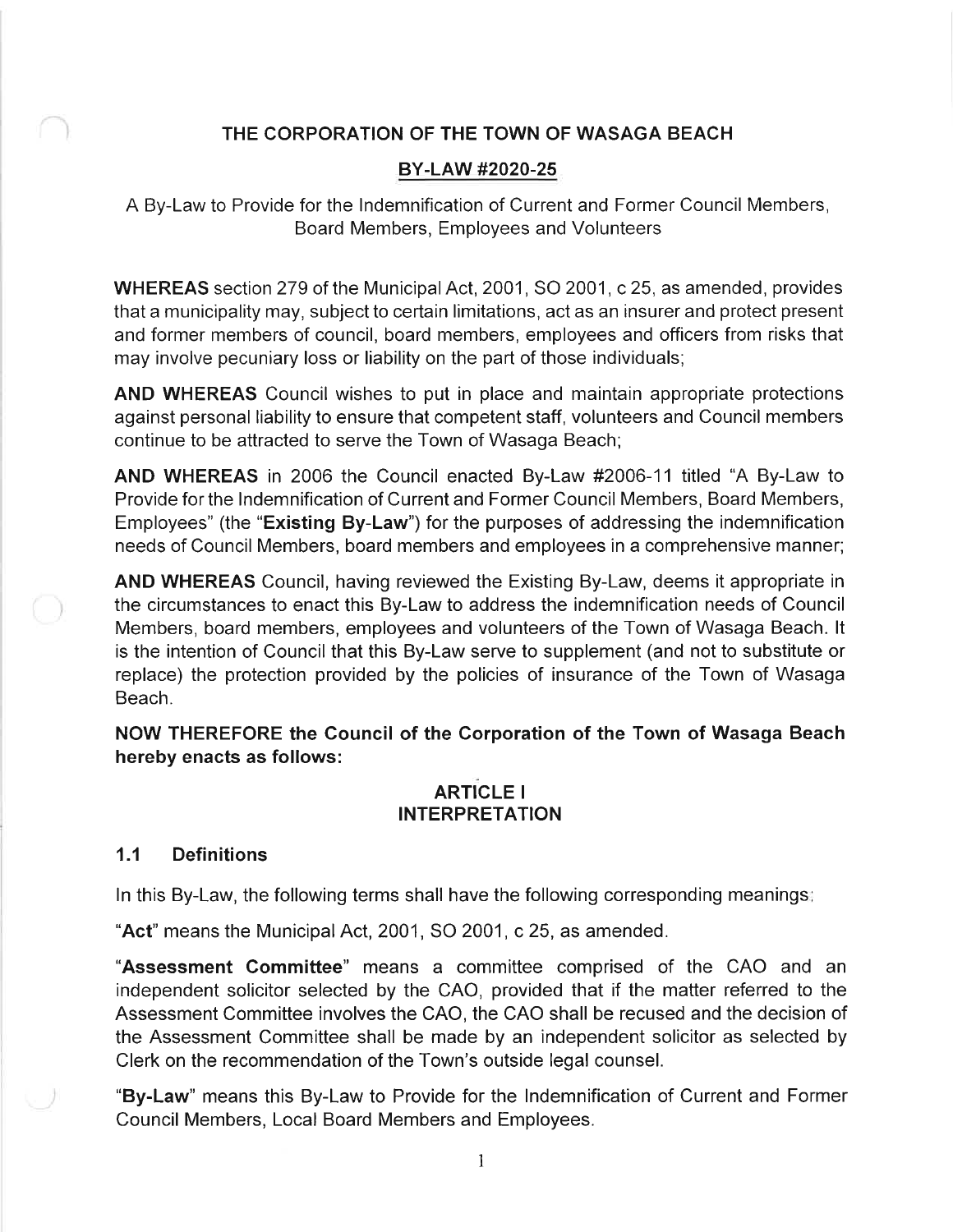"CAO' means the Town's Chief Administrative Officer

"Clerk" means the Town's Clerk

"Council" means the Council of The Corporation of the Town of Wasaga Beach.

"Covered Action or Proceeding" means an action or proceeding commenced after the passing of this By-Law and arising out of acts or omissions done or made by an individual and includes all civil actions, processes under any administrative tribunals or other administrative, investigative or quasi-judicial bodies, other regulatory offences, <sup>a</sup> complaint to a professional organization and administrative proceedings, but excluding those actions or proceedings excluded by section 4.1 of this By-Law;

"Covered lndividual" means a person who is or was a Member of Council, Local Board Member or Employee, as the case may be, at the time the cause of action or proceeding arose or at the time that the act or omission occurred that gave rise to the Covered Action or Proceeding, notwithstanding that prior to judgment or other settlement of the proceeding the person ceased to be a Member of Council, Local Board Member or Employee.

"Defamation" consists of any written, printed, or spoken words or publication, or communication of any audible or visible matters or acts, in each case which tends to lower a person's reputation in the eyes of a reasonable person or cause a person to be shunned or avoided or exposed to hatred, contempt or ridicule. For greater certainty, Defamation shall include both libel, consisting of the publication of defamatory materials in <sup>a</sup> permanent form, and slander, which consists of defamatory statements in a transitory form such as spoken communications.

"Defamation Action" has the meaning given to it in section 3.1 of this By-Law.

"Employee" means any current or former salaried officer or any other person employed by the Town or by a Local Board, and includes current and former employees, appointees and volunteers acting under the direction of a person employed by the Town or a Local Board.

"lntegrity Gommissioner" means the Town's Integrity Commissioner.

"Local Board" means a municipal service board, public library board, the board of a wholly-owned municipal corporation or any other board, commission, committee, body or local authority established or exercising power under any municipal authority with respect to the affairs or the purposes of the Town, excluding a school board and the Nottawasaga Valley Conservation Authority.

"Local Board Member" means a current or former member of a Local Board.

"Member of Gouncil" means a current or former member of Council, and includes alternate members.

"Town" means The Corporation of the Town of Wasaga Beach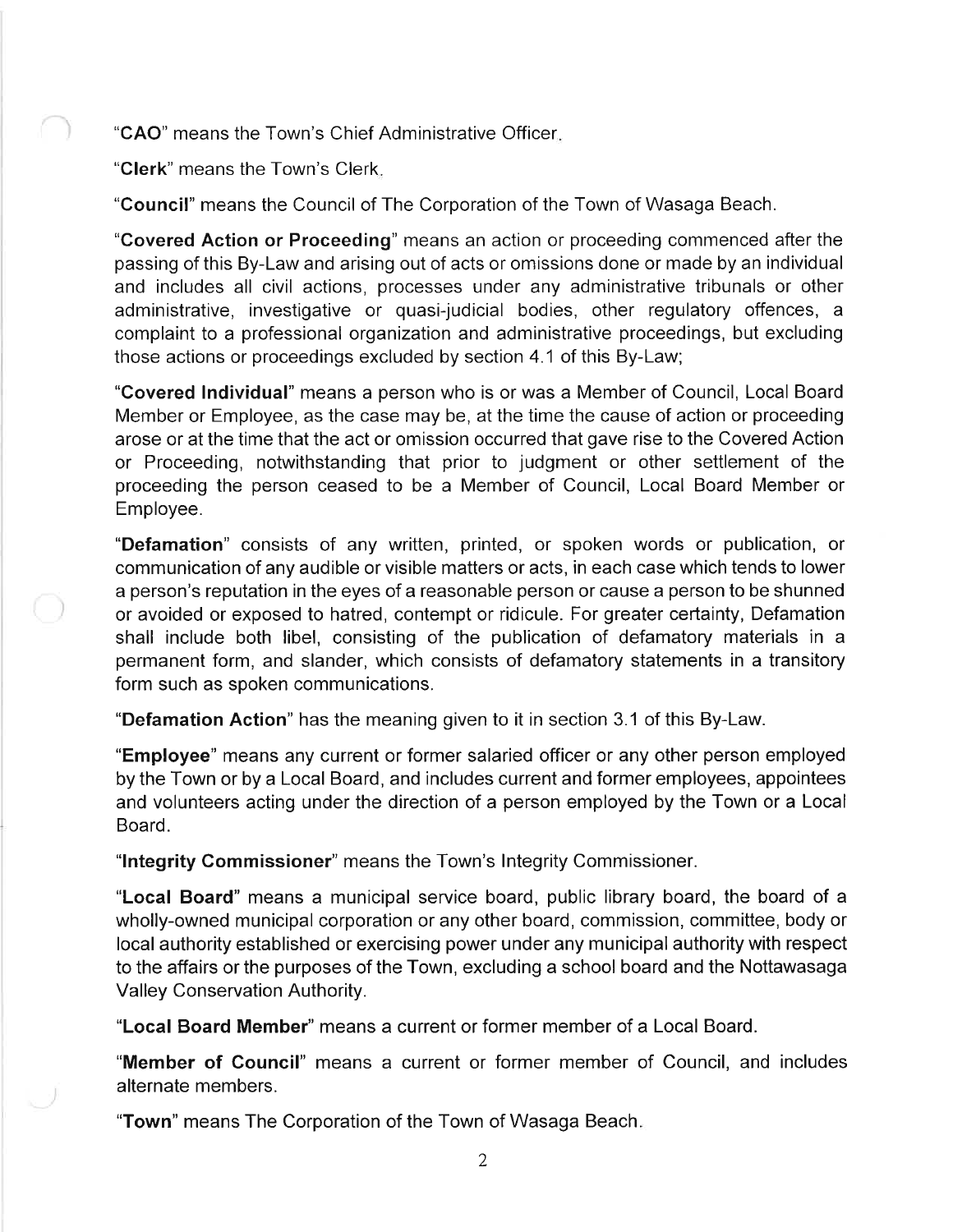"Town Duties" means the official duties of a Covered lndividual in their capacity as <sup>a</sup> Member of Council, Local Board Member or an Employee, as the case may be.

## ARTICLE II INDEMNIFICATION OF COVERED INDIVIDUALS

# 2.1 Deemed Acceptance of the Terms of this By-Law

Notwithstanding any other provision of this By-Law, any Covered lndividual that benefits from indemnification by the Town pursuant to the terms of this By-Law shall be deemed to be bound by the terms of this By-Law in its entirety and shall have delivered to the Town an acknowledgement in writing that it has reviewed the terms of this By-Law and agrees to be bound by such terms (and/or such additional terms as may be specifically imposed by the Assessment Committee) prior to the Town having any obligation to indemnify such Covered lndividual.

# 2.2 Eligibility for lndemnification in respect of a Covered Action or Proceeding

The Town shall indemnify a Covered lndividual in the manner and to the extent provided herein in respect of any Covered Action or Proceeding brought by a third party against a Covered lndividual for acts or omissions arising out of the scope of the Covered lndividual's authority or within the course of their Town Duties if:

- (a) the Covered lndividual acted honestly and in good faith with a view to the best interests of the Town, having regard to the Town's Code of Conduct;
- (b) in the case of an administrative action or proceeding that is enforced by <sup>a</sup> monetary penalty, the Covered lndividual had reasonable grounds for believing that his or her conduct was lawful;
- (c) the Covered lndividual enters into an agreement that provides that any award of costs paid to such Covered lndividual as a result of a Covered Action or Proceeding shall be paid by such Covered lndividual to the Town in repayment of amounts advanced to such Covered lndividual for legal costs and expenses under this By-Law; and
- (d) the Covered lndividual complies with the other provisions of this By-Law.

## 2.3 Determination of Eligibility

ln the event that any determination is required as to whether a Covered lndividual meets the requirements of section 2.2, the Assessment Committee shall determine if such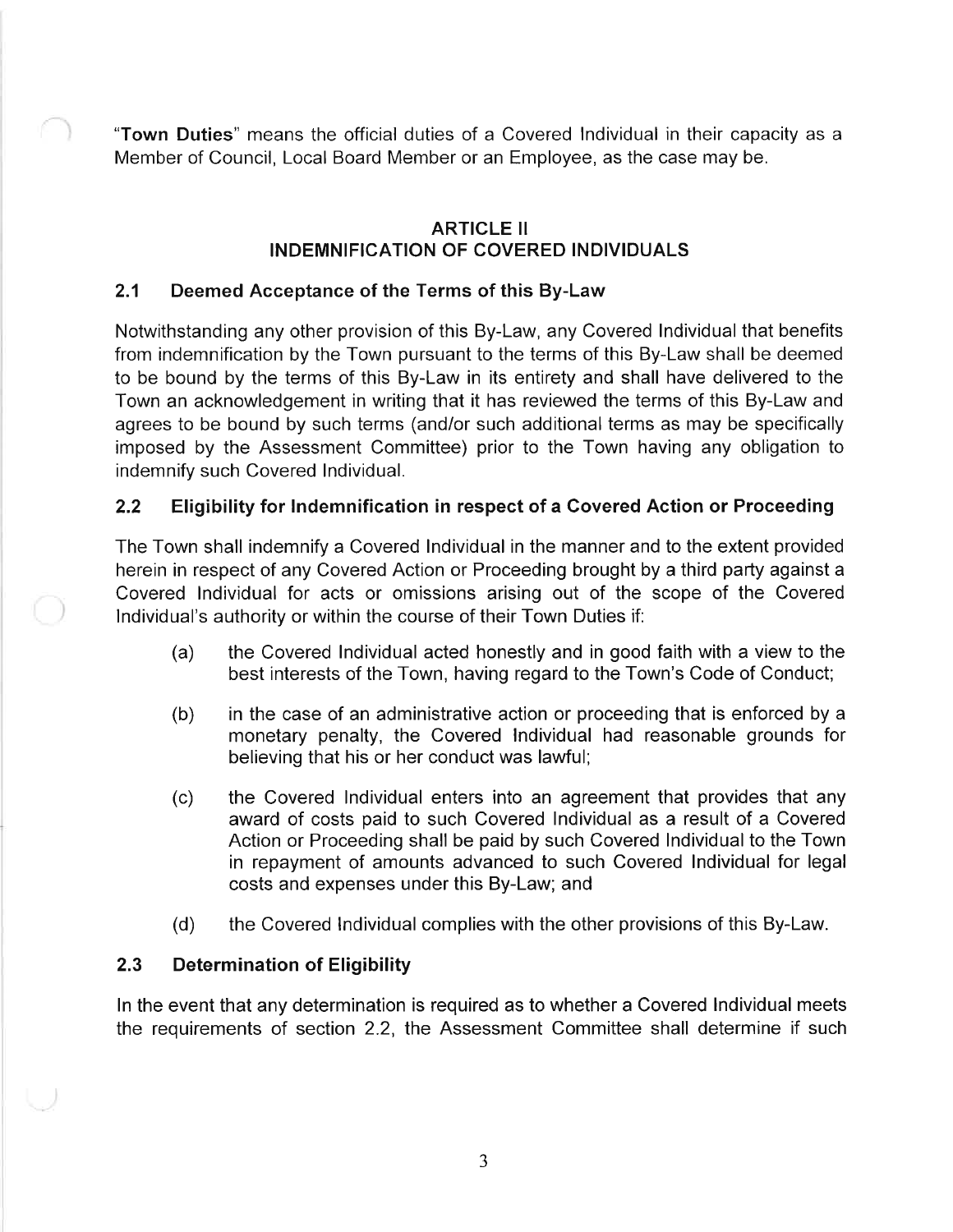Covered lndividual meets the requirements of section 2.2 in order to benefit from indemnification hereunder.

## 2.4 Manner of lndemnification

The Town shall indemnify a Covered lndividual that it determines satisfies the requirements of section 2.2, by

- (a) assuming the cost of defending such Covered lndividual in a Covered Action or Proceeding;
- (b) paying any damages or costs, including a monetary penalty, awarded against such Covered lndividual as a result of a Covered Action or Proceeding;
- (c) paying, either by direct payment or by reimbursement, any expenses reasonably incurred by such Covered lndividual as a result of a Covered Action or Proceeding; and
- (d) paying any sum required in connection with the settlement of an action or proceeding, provided that such settlement is approved in accordance with section 5.5 of this By-Law.

Notwithstanding the foregoing, the Assessment Committee may impose a limit on the quantum of indemnification provided to any Covered lndividual or may impose such other terms as the Assessment Committee determines.

## **ARTICLE III** INDEMNIFICATION OF DEFAMATION ACTIONS

## 3.1 Request for Coverage to lnitiate Defamation Actions

A Covered lndividual may, by written request made to the CAO (or where such Covered lndividual is the CAO, to the Clerk) request indemnification under this By-Law in respect of the legal costs and expenses associated with commencing a legal action or process against a third-party that is not the Town, a Member of Council, Local Board Member or an Employee, seeking relief in respect of an act of Defamation committed by said third party (such proceeding, a "Defamation Action"). Upon receipt of such a request, such request shall be referred to the Assessment Committee to determine, in its sole discretion, whether indemnification shall be provided having regard to the following criteria:

- (a) the merits of the Defamation Action (including the prospect of success and recovery of legal costs);
- whether the matter at issue arises out of the exercise of the Covered lndividual's Town Duties; and (b)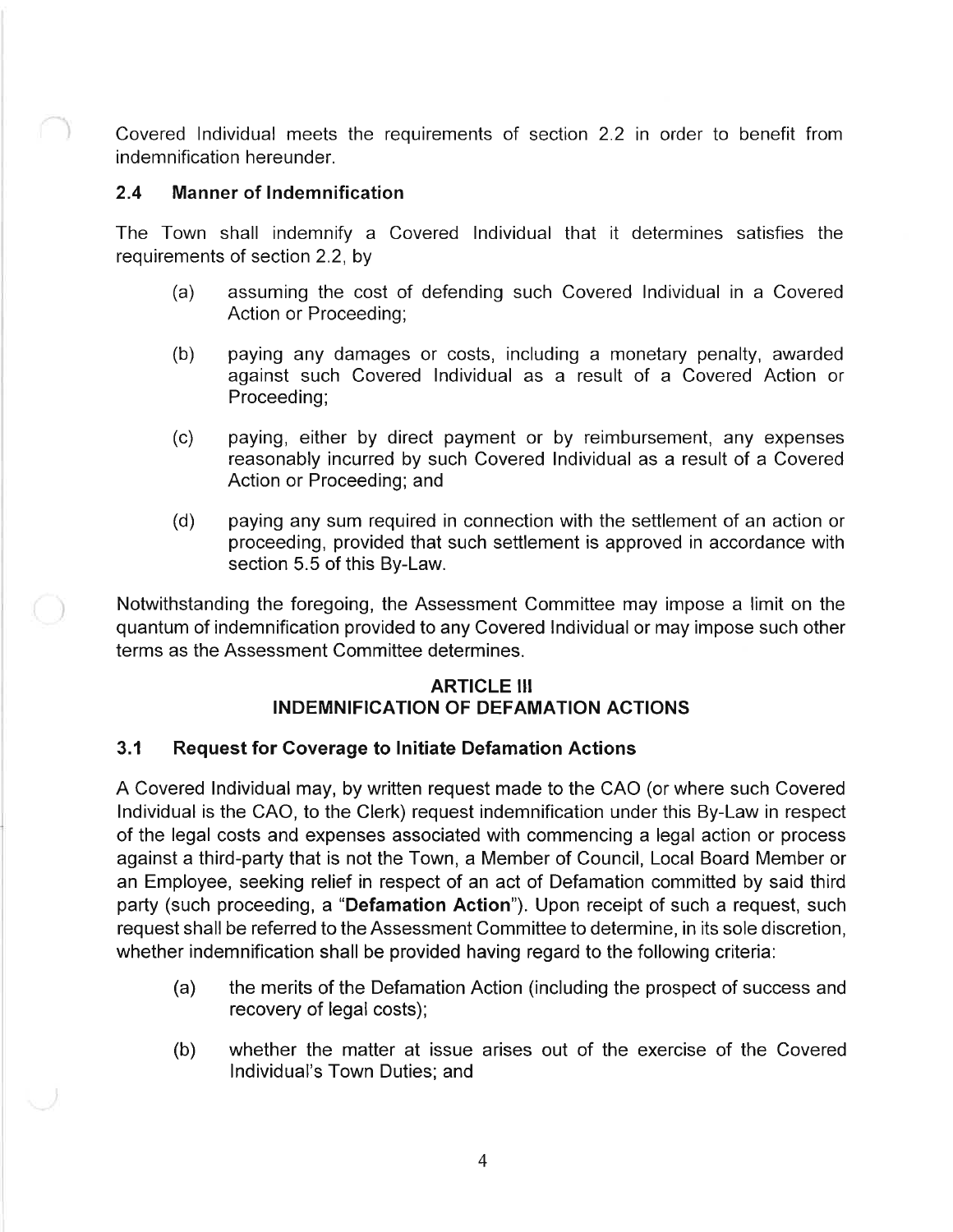(c) whether the alleged defamatory statements, if left unchallenged, will undermine public confidence in the Town's municipal government and government officials and/or disrupt the efficient functioning of Council and/or staff.

## 3.2 Request for Coverage Defamation Actions

lf the Assessment Committee determines, having regard to the criteria set forth in section 3.1, that the Covered lndividual should be entitled to indemnification in respect of a Defamation Action, the Assessment Committee shall also consider the reasonableness of the legal expenses being sought for reimbursement and determine whether to reimburse all or a portion of said expenses and any other terms, conditions or limitations to impose upon such indemnification. Such Defamation Action shall thereafter be treated for all purposes under this By-Law as a Covered Action or Proceeding, subject to the limitations set forth in this Article lll.

## 3.3 Limitation on lndemnification in respect of a Defamation Action

The indemnification for a Defamation Action shall be limited to the reimbursement of legal expenses as approved in accordance with section 3.2 hereof to a maximum amount of \$50,000.00, and shall not include indemnification for any adverse award (including an adverse costs award) rendered against such Covered lndividual in respect of the Defamation Action.

#### ARTICLE IV

# EXCLUSIONS FROM INDEMNIFICATION COVERAGE

## 4.1 General Exclusions from lndemnification Coverage

Except as expressly provided for in section 4.3 of this By-Law, this By-Law excludes indemnification for:

- (a) a charge or proceeding pursuant to the Highway Traffic Act, RSO 1990, c H 8, as amended, the Criminal Code, RSC 1985, c C 46, as amended, or the Municipal Conflict of Interest Act;
- (b) a proceeding to enforce a municipally administered statute, regulation or municipal by-law;
- (c) the expenses incurred by a Covered lndividual in obtaining legal advice to determine whether such Covered lndividual has a pecuniary interest in a matter which is the subject of a determination or consideration by Council or a Local Board;

## 4.2 Responsibility for Costs

Where the Town has determined that a Covered lndividual is not entitled to indemnification coverage under this By-Law, either by reason of not satisfying the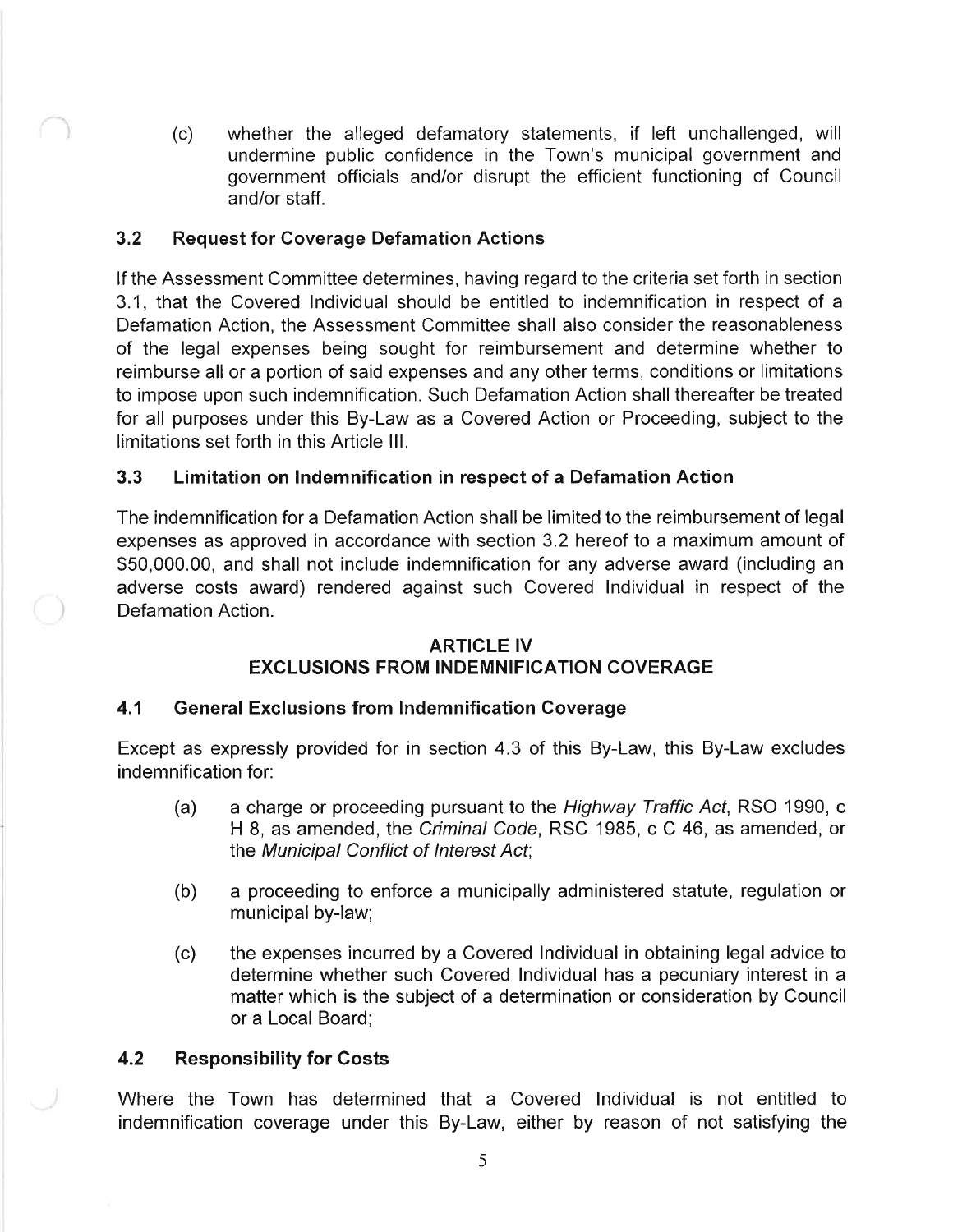eligibility requirements under sections 2.2 or 3.1 of this By-Law, as applicable, or by reason of exclusion set forth in section 4.1 of this By-Law, that person shall be responsible for all costs in connection with representation in the action or proceeding and shall reimburse the Town for all costs paid by the Town, and shall be responsible for payment of any penalty or damages or costs awarded or imposed against the Covered lndividual in the action or proceeding.

## 4.3 Limited Indemnification Coverage

Despite section 4.1 of this By-Law:

- (a) the Assessment Committee may elect to approve reimbursement to <sup>a</sup> member of Council charged with breaching Section 5, 5.1 or 5.2 of the Municipal Conflict of Interest Act ("MCIA") for costs and/or expenses incurred by the member of Council to defend those charges, but only where the member of Council is found not to have contravened the MCIA;
- (b) where a Covered lndividual is charged with an offence under the Criminal Code, RSC 1985, c C 46, as amended, the Highway Traffic Acf, RSO 1990, c H 8 as amended, or a municipal parking or traffic by-law, as a result of any act or omission or an allegation of the same in the attempted performance or performance in good faith of his or her Town Duties, the Covered lndividual may be entitled to receive payment from the Town for a retainer and/or interim payment of legal costs incurred in the defence of such charge or allegation, in an amount not to exceed \$15,000.00, in the sole discretion of the Assessment Committee, provided that as a condition precedent to the Town making any payment pursuant to this section 4.3(b) of this By-Law, the Covered lndividual must agree in writing to repay the Town on demand in the event that the Covered lndividual is convicted or not acquitted of an offence, all sums paid by the Town in respect of the costs of defence or representation as to such charges, and must execute an indemnity or other documentation required by the Town to secure such repayment to the Town.

## ARTICLE V ADMINISTRATION OF INDEMNIFIED CLAIMS

# 5.1 Requirement to Provide Notice

Where a Covered lndividual receives a threat of or a notice of action, claim or proceeding or otherwise becomes aware of a Covered Action or Proceeding, the Covered Individual shall immediately notify the Town of the threat or claim by delivering a copy of such notice, action or other document to the CAO or, if such Covered lndividual is the CAO, the Clerk.

# 5.2 Reliance on lnsurance

Notwithstanding any other provision of this By-Law to the contrary, in the event that the Covered Action or Proceeding is covered by the Town's insurance policy, any lawyer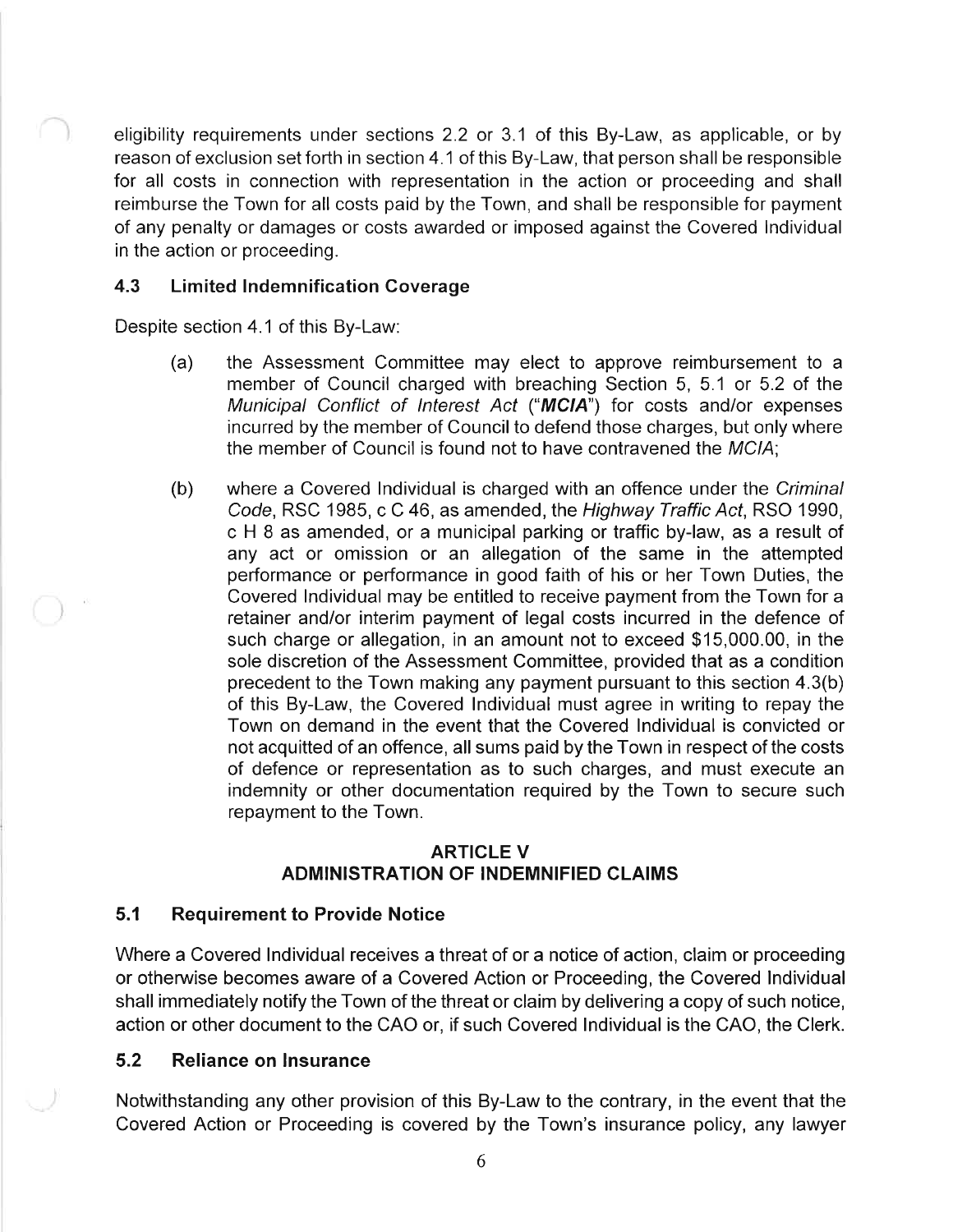retained by the Town's insurers from time to time shall represent a Covered lndividual with respect to that Covered Action or Proceeding and the Town shall have no obligation to indemnify such Covered lndividual for the retention of any other lawyer, unless the Town agrees otherwise.

# 5.3 Selection of Legal Counsel

Where the Town has agreed to indemnify a Covered lndividual for a Covered Action or Proceeding, the Town shall have the right to select and retain a lawyer to represent such Covered lndividual or, if such Covered lndividual makes a request to the CAO in writing to be represented by a lawyer of the Covered lndividual's choice, the Town shall cover the costs of such legal counsel by way of direct payment or by reimbursement provided that the Assessment Committee has determined that such legal counsel is appropriate in the circumstances and has been retained pursuant to appropriate financial terms. The Town shall advise the Covered lndividual within 10 days from receiving the request as to whether it has approved or denied such Covered lndividuals request to be represented by a lawyer of such Covered lndividual's choosing. The Town shall not reimburse <sup>a</sup> Covered lndividual for its legal counsel under this By-Law unless such Covered lndividual's legal counsel has been approved in accordance with this section.

## 5.4 Duty to Cooperate

A Covered lndividual seeking indemnification under this By-Law has a duty to cooperate with the Town and its solicitor(s) in connection with the Covered Action or Proceeding. This includes providing timely and fulsome responses to requests for information and attending the proceeding and meetings in respect thereof. Failure to cooperate with the Town or legal counsel may result in the termination of the Town's indemnification of legal costs, as determined by the Assessment Committee in its sole discretion.

## 5.5 Settlements

All settlement terms in a Covered Action or Proceeding indemnified pursuant to this By-Law are subject to approval of the Assessment Committee. Failure to obtain the Assessment Committee's approval of a settlement may result in the termination of the Town's indemnification of the Covered lndividual.

## 5.6 Appeals

Where a Covered lndividual seeks to appeal a judgment in a Covered Action or Proceeding, the Assessment Committee shall have the sole discretion to determine whether an appeal should be pursued, and whether the costs associated with such appeal shall be indemnified under this By-Law. Where the Assessment Committee determines that it is not in the Town's interest to commence an appeal, and a Covered lndividual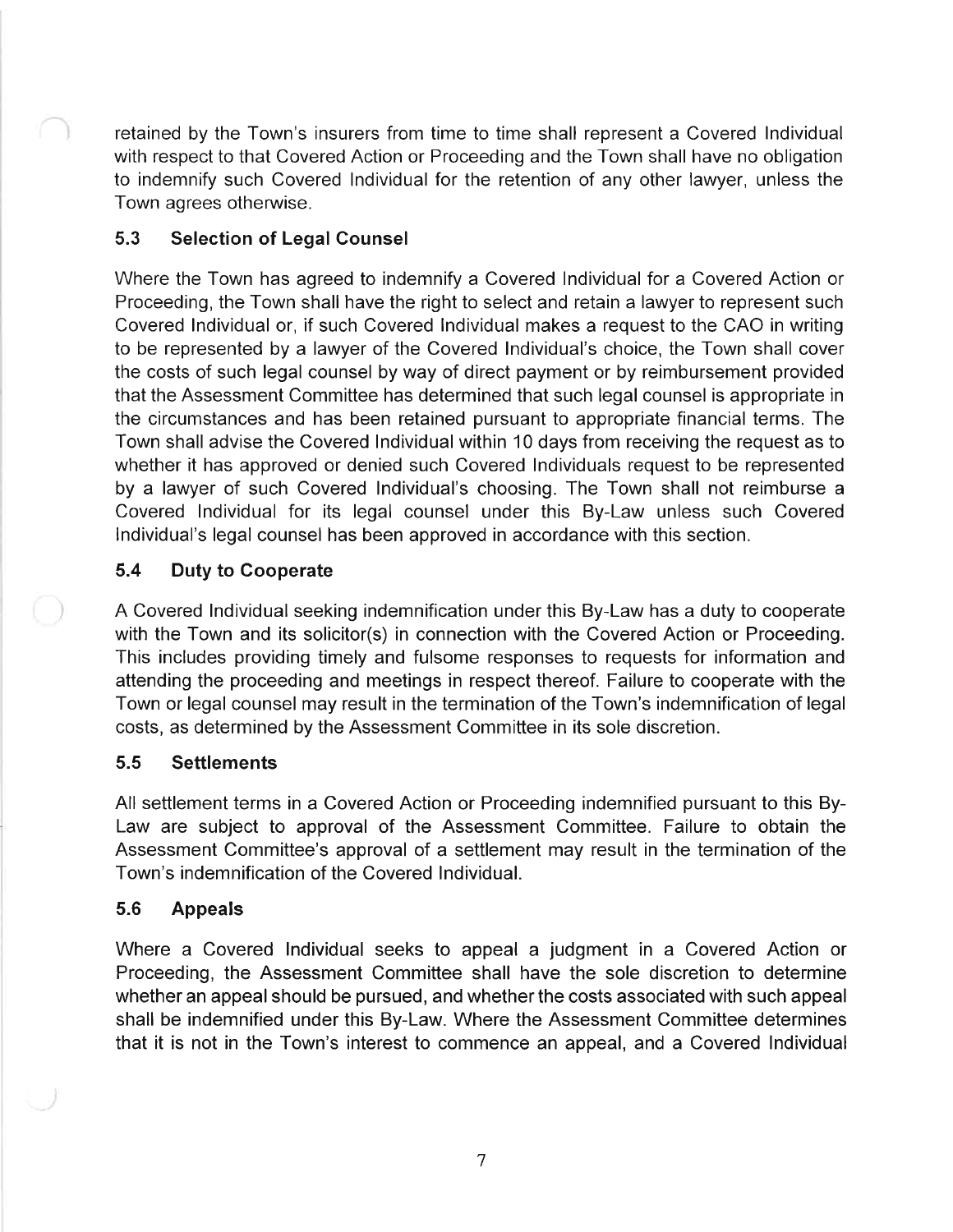elects to proceed with such an appeal, all costs will be at his or her own expense, including any award of costs.

#### ARTICLE VI TERMINATION OF INDEMNIFICATION

#### 6.1 Rescission of lndemnification

- (a) The Town may at any time during the Covered Action or Proceeding, or after the completion of the Covered Action or Proceeding, review its decision to provide an indemnity and may terminate or rescind the indemnity if it is determined by the Assessment Committee in its sole discretion that the Covered lndividual was not or is no longer entitled to an indemnity pursuant to this By-Law.
- (b) Prior to terminating or rescinding the indemnity in accordance with section 6.1, the Covered lndividual shall be afforded the opportunity to present arguments relevant to the decision to terminate or rescind the indemnity, but the decision is not otherwise subject to further review or appeal.

#### 6.2 Obligation to Reimburse

Where the Town has paid for the legal costs, or any portion thereof, as indemnification of a Covered lndividual in an action or proceeding and the indemnification is subsequently terminated or rescinded in accordance with section 6.1 of this By-Law, the Covered lndividual shall be responsible for all costs in connection with the applicable legal proceeding and the Covered lndividual shall be responsible for the payment of any damages or costs awarded against him or her in the action or proceeding. The Covered lndividual shall be liable to repay to the Town, upon written demand, all costs incurred by the Town in connection with the applicable legal proceeding.

## ARTICLE VII **GENERAL**

#### 7.1 Determination by the Assessment Committee

All determinations made by the Assessment Committee shall require the unanimous consent of the members of such Assessment Committee. ln the event that the Assessment Committee makes a unanimous determination of an issue, such determination shall not be subject to review or redetermination by Council. However, in the event that the Assessment Committee is unable to reach a unanimous determination of an issue, nothing herein shall prejudice the Town's ability to provide for indemnification of a Covered lndividual pursuant to a separate By-Law approved by Council.